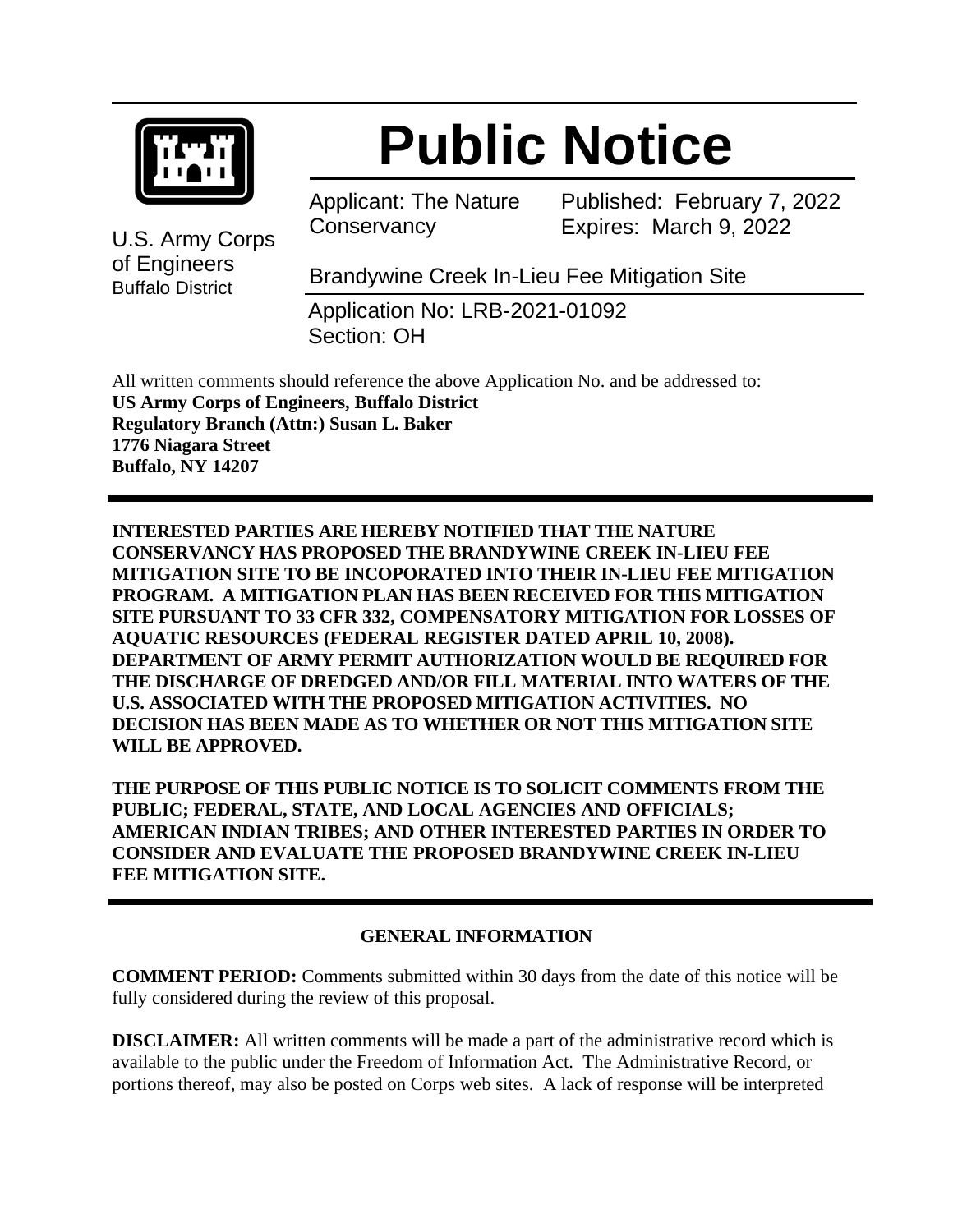as meaning that there is no objection to the work as proposed. **Due to resource limitations, this office will normally not acknowledge the receipt of comments or respond to individual letters of comment.**

**CONTACT:** Comments pertaining to the proposed activities described in this notice should reference the Application Number and be directed to the attention of Susan L. Baker, who can be contacted at the above address, by calling (716) 879-4474, or by e-mail at: Susan.L.Baker@usace.army.mil.

### **BACKGROUND**

The Corps has the authority to issue permits under Section 404 of the Clean Water Act for discharges of dredged or fill material into waters of the United States, including jurisdictional wetlands and tributaries, and for structures or work in navigable waters under Section 10 of the Rivers and Harbors Act of 1899. Permittees may be required to provide "compensatory mitigation" for unavoidable impacts to aquatic resources.

One such option for providing compensatory mitigation is through the purchase of credits from an approved in-lieu fee program (ILFP). ILFP means a program involving the restoration, establishment, enhancement, and/or preservation of aquatic resources at one or more mitigation sites through funds paid to a governmental or non-profit natural resources management entity to satisfy compensatory mitigation requirements.

The establishment and use of an ILFP mitigation site must be in accordance with the ILFP instrument signed by the Interagency Review Team (IRT). The IRT is comprised of the U.S. Army Corps of Engineers, the U.S. Environmental Protection Agency, the U.S. Fish and Wildlife Service, the United States Department of Agricultural Natural Resources Conservation Service, the Ohio Environmental Protection Agency, and the Ohio Department of Natural Resources. The Nature Conservancy ILFP was approved in December of 2014 and is authorized to provide compensatory wetland and stream mitigation via sale of advance credits in forty-four service areas within the State of Ohio, including the Cuyahoga River Service Area (USGS 8-digit Hydrologic Unit Code HUC 04110002).

Approval to use an approved ILFP to offset impacts associated with a specific permit is the decision of the Corps. The Corps provides no guarantee that any particular general or individual permit would be granted authorization to use an approved ILFP to compensate for unavoidable impacts.

Department of Army authorization does convey any property rights, either in real estate or material, or any exclusive privileges. Furthermore, Department of Army authorization does not sanction any injury to property or invasion of rights or any infringement of Federal, state, or local laws or regulations.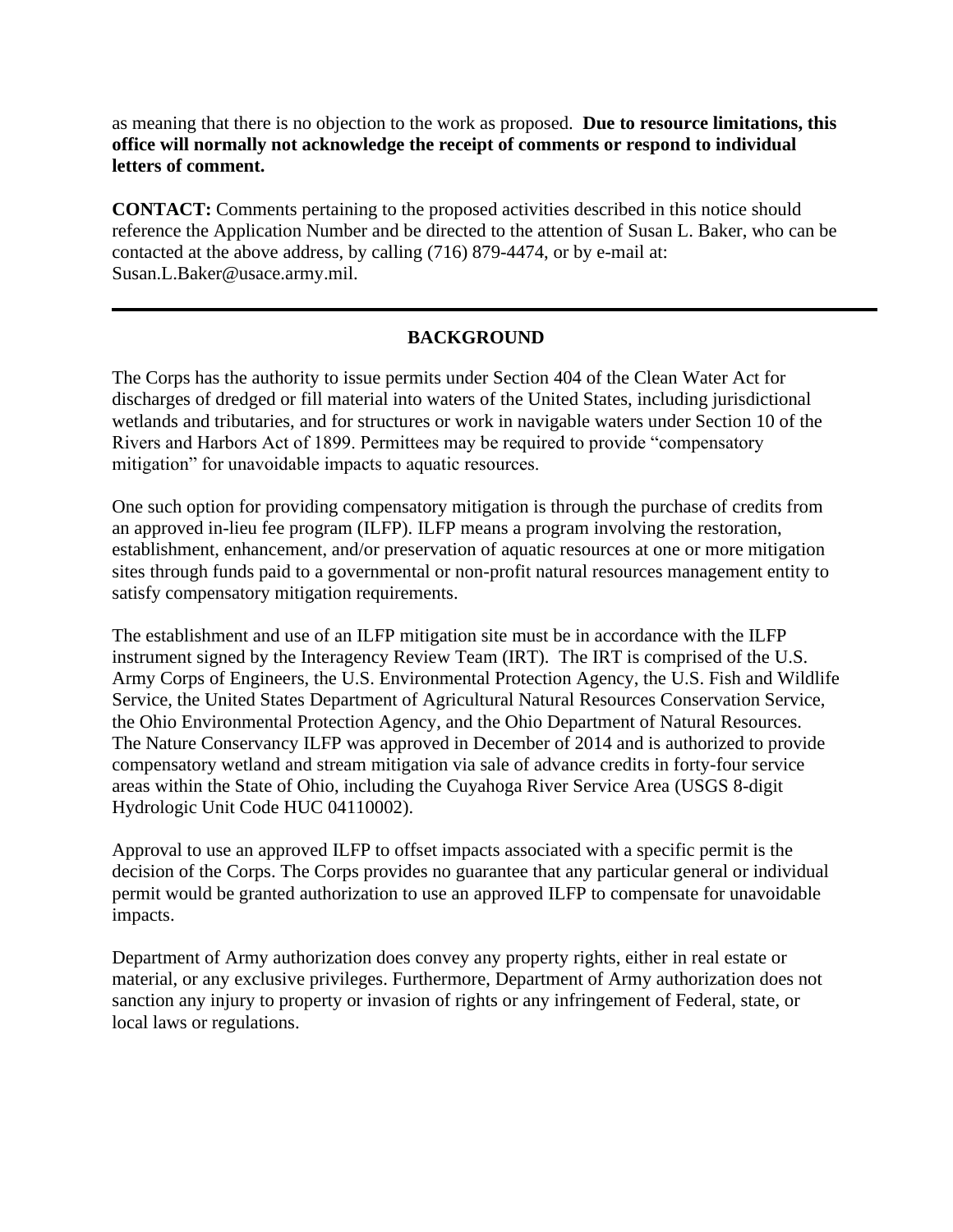#### **PROPOSAL UNDER REVIEW**

**ILFP SPONSOR:** The Nature Conservancy - Ohio Mitigation In-Lieu Fee Program; 6375 Riverside Drive, Suite 100; Dublin, Ohio 43017-504543110

**LOCATION:** The 28.8-acre Brandywine Creek In-Lieu Fee Mitigation Site ("Site") is located north and east of the terminus of Industrial Parkway, City of Hudson, Summit County, Ohio (41.268344, -81.498511).

**PROPOSAL:** The Sponsor has submitted a mitigation plan to the Corps-Buffalo District to establish the Site. The Site is proposed to be used to fulfill mitigation obligations assumed by The Nature Conservancy through the sale of advance stream credits in Cuyahoga River Service Area (USGS 8-digit Hydrologic Unit Code HUC 04110002).

Historical land alterations at the Site include stream channelization, logging, grazing, row crop production, and the creation of ditches to improve drainage. These past disturbances have resulted in altered hydrology, an increase in sedimentation, and the loss of flood attenuation benefits. Both streams and wetlands persist within the Site however, a full aquatic resource delineation has not been completed to date.

The goals of the Site would be to restore and enhance streams to provide high quality aquatic habitat, improve water quality, regulate watershed hydrology, and attenuate runoff; restore and enhance riparian buffers to increase aquatic habitat quality, improve water quality, regulate watershed hydrology, and attenuate runoff; provide a diverse interspersion of restored habitat features and buffers; establish connectivity within an existing natural area; provide an endowment for the long-term maintenance of the Site, and provide long term Site protection via the execution of a conservation easement.

Restoration would involve increasing instream channel habitat, improving floodplain connectivity, reducing siltation, rehabilitating the riparian area through invasive species treatment, and planting a robust and diverse riparian plant community.

| <b>Stream</b>                                                    | <b>Method of</b><br><b>Compensation</b> | <b>Estimated</b><br><b>Linear</b><br>Feet | <b>Estimated</b><br><b>Credit</b><br>Ratio | <b>Estimated</b><br><b>Stream</b><br><b>Credits</b> |
|------------------------------------------------------------------|-----------------------------------------|-------------------------------------------|--------------------------------------------|-----------------------------------------------------|
| <b>Unnamed Tributaries</b><br>of Brandywine Creek<br>(perennial) | Type 1<br>Level 2                       | $5,524$ (lf)                              | 1.75:1                                     | 9,667                                               |

Credits are proposed to be generated in accordance with the following table:

Location and details of the proposed are shown on the attached documents. The entire mitigation plan for the Site may be found on the Buffalo District's website along with this Public Notice: <http://www.lrb.usace.army.mil/Missions/Regulatory/Public-Notices/>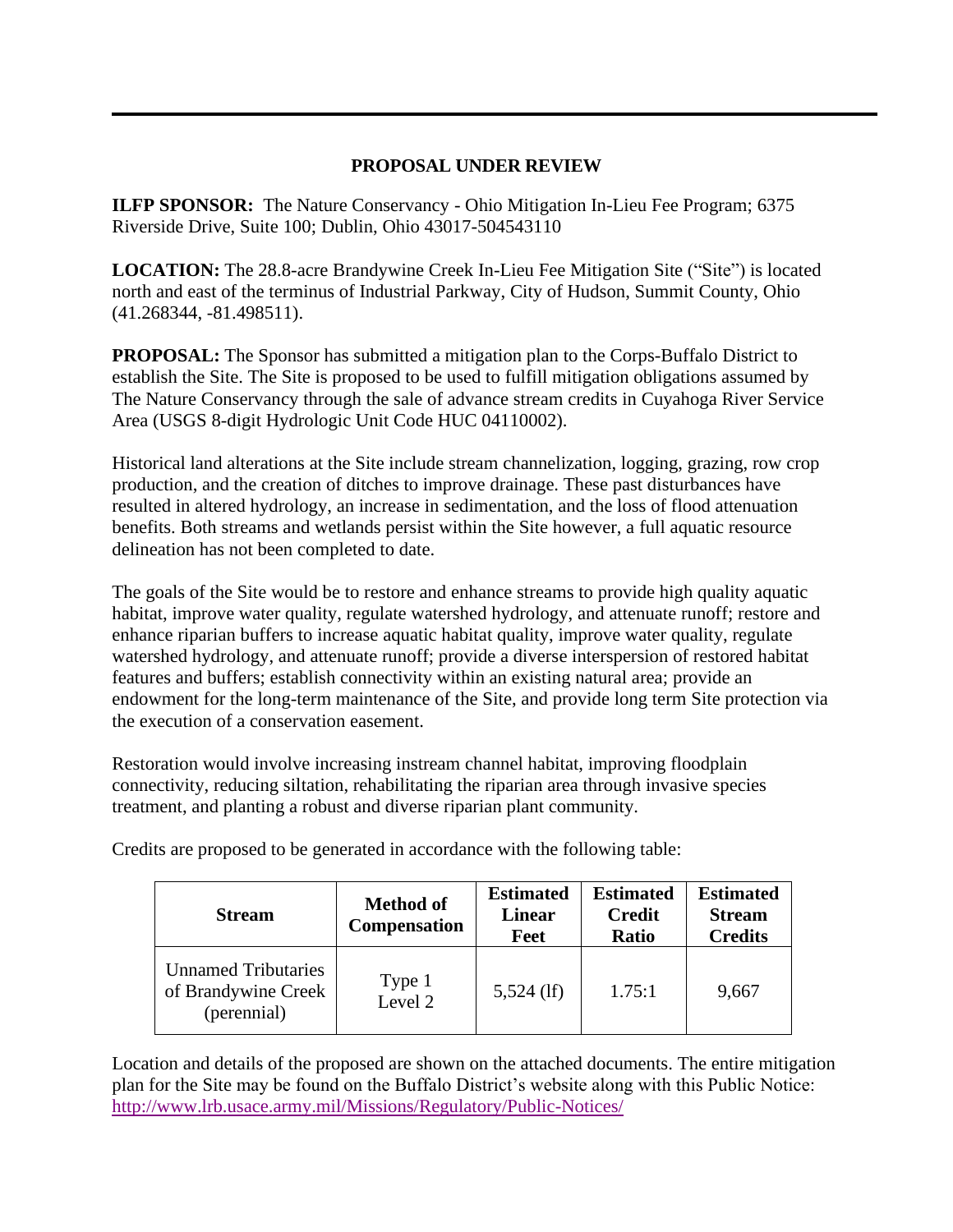**WATER QUALITY CERTIFICATION:** A Section 401 Water Quality Certification may be required from the Ohio Environmental Protection Agency in conjunction with the proposed establishment of the Site.

**HISTORIC AND CULTURAL RESOURCES:** Based on a review of the Ohio Historic Preservation Office (OHPO) Geocortex Viewer (Viewer), there do not appear to be any known properties listed in, or eligible for listing in, the National Register of Historic Places within the limits of the proposed Site. The Viewer indicates that this Site was previously surveyed for historic/cultural resources in 1997. Based on available information, the Corps has determined that the proposed Site will have no effect on any properties listed in, or eligible for listing in, the National Register of Historic Places. This notice constitutes initiation of consultation with OHPO as per Section 106 of the National Historic Preservation Act. Should any additional information concerning historic properties or cultural resources be submitted to the Corps before the end of the comment period of this notice, the Corps will forward the submitted information to the OHPO for their review.

**THREATENED & ENDANGERED SPECIES:** Pursuant to Section 7 of the Endangered Species Act (16 U.S.C. 1531), the Corps of Engineers is consulting with the USFWS to evaluate any potential impacts associated with Site to: Indiana bat (E), northern long-eared bat (T), and northern monkshood (T), and to ensure that the proposed activity is not likely to jeopardize their continued existence or result in the destruction or adverse modification of critical habitat.

**REQUEST FOR PUBLIC HEARING:** Any individual may request a public hearing by submitting their written request, stating the specific reasons for holding a hearing, in the same manner and time period as other comments.

Public hearings for the purposes of the Corps program will be held when the District Commander determines he can obtain additional information, not available in written comments, that will aid him in the decision-making process for this proposal. A Corps hearing is not a source of information for the general public, nor a forum for the resolution of issues or conflicting points of view (witnesses are not sworn and cross examination is prohibited). Hearings will not be held to obtain information on issues unrelated to the activities requiring approval or a permit, such as property ownership, neighbor disputes, or the behavior or actions of the public or applicant on upland property not regulated by the Department of the Army. Information obtained from a public hearing is given no greater weight than that obtained from written comments. Therefore, you should not fail to make timely written comments because a hearing might be held.

**EVALUATION:** The decision to approve or deny this proposal will be based on an evaluation of compliance with 33 CFR 332 (Compensatory Mitigation for Losses of Aquatic Resources, Federal Register: April 10, 2008, Effective June 9, 2008), and the probable impact, including cumulative impacts of the proposed activity on the public interest. That decision will reflect the national concern for both protection and utilization of important resources. The benefits which reasonably may be expected to accrue from the proposal must be balanced against its reasonably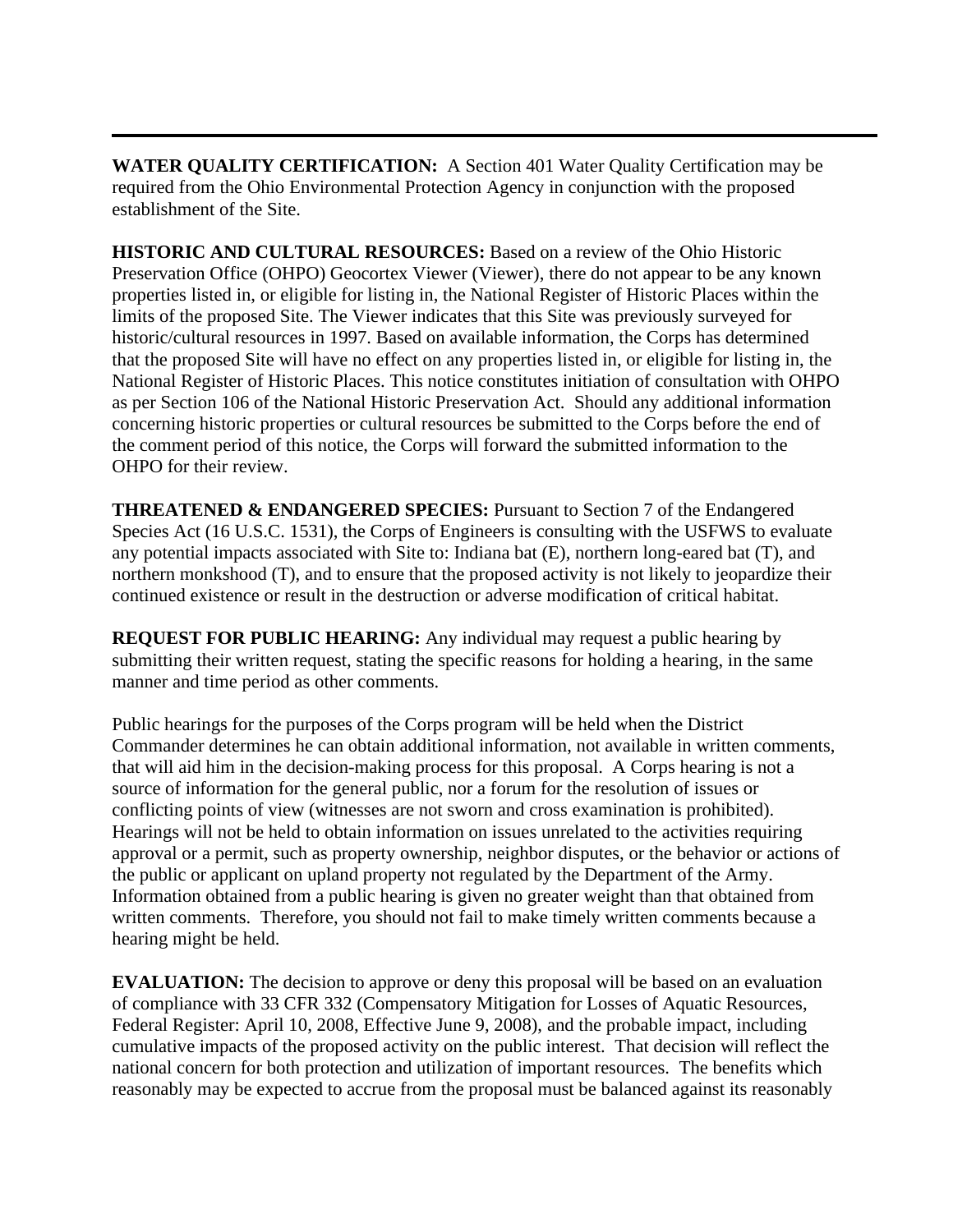foreseeable detriments. All factors which may be relevant to the proposal will be considered including the cumulative effects thereof; among these are conservation, economics, aesthetics, general environmental concerns, wetlands, historic properties, fish and wildlife values, flood hazards, flood plain values, land use, navigation, shoreline erosion and accretion, recreation, water supply and conservation, water quality, energy needs, safety, food and fiber production, mineral needs, considerations of property ownership, and in general, the needs and welfare of the people. Comments are used in the preparation of an Environmental Assessment pursuant to the National Environmental Policy Act. Comments are also used to determine the need for a public hearing and to determine the overall public interest of the proposed activity.

#### SIGNED

Steven V. Metivier Chief, Regulatory Branch

NOTICE TO POSTMASTER: It is requested that this notice be posted continuously and conspicuously for 30 days from the date of issuance.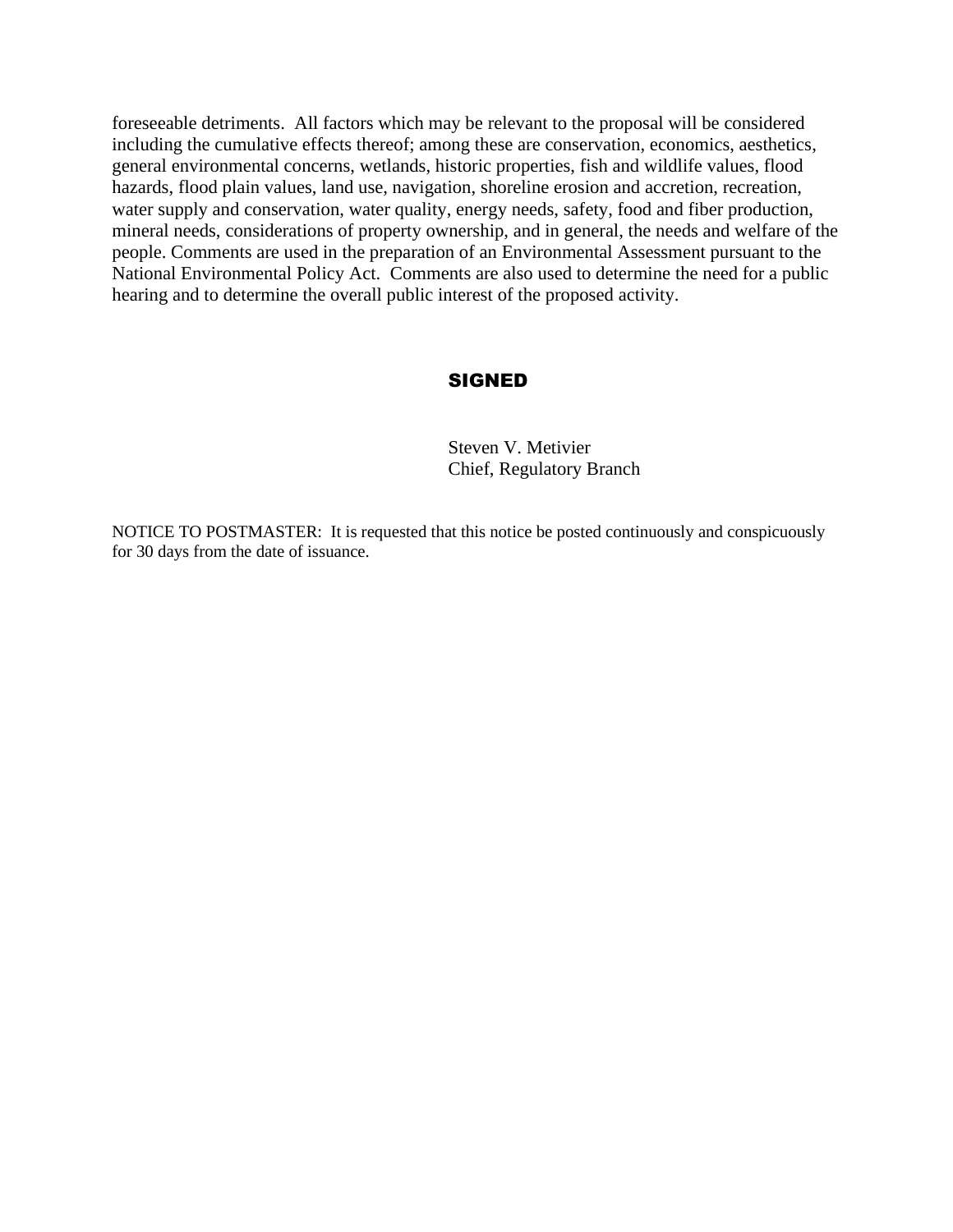TNC- Brandywine Creek In-Lieu Fee Mitigation Site Department of Army No: LRB-2021-01092 Quad: Northfield, OH Summit County, Ohio Sheet 1 of 4: Location Map

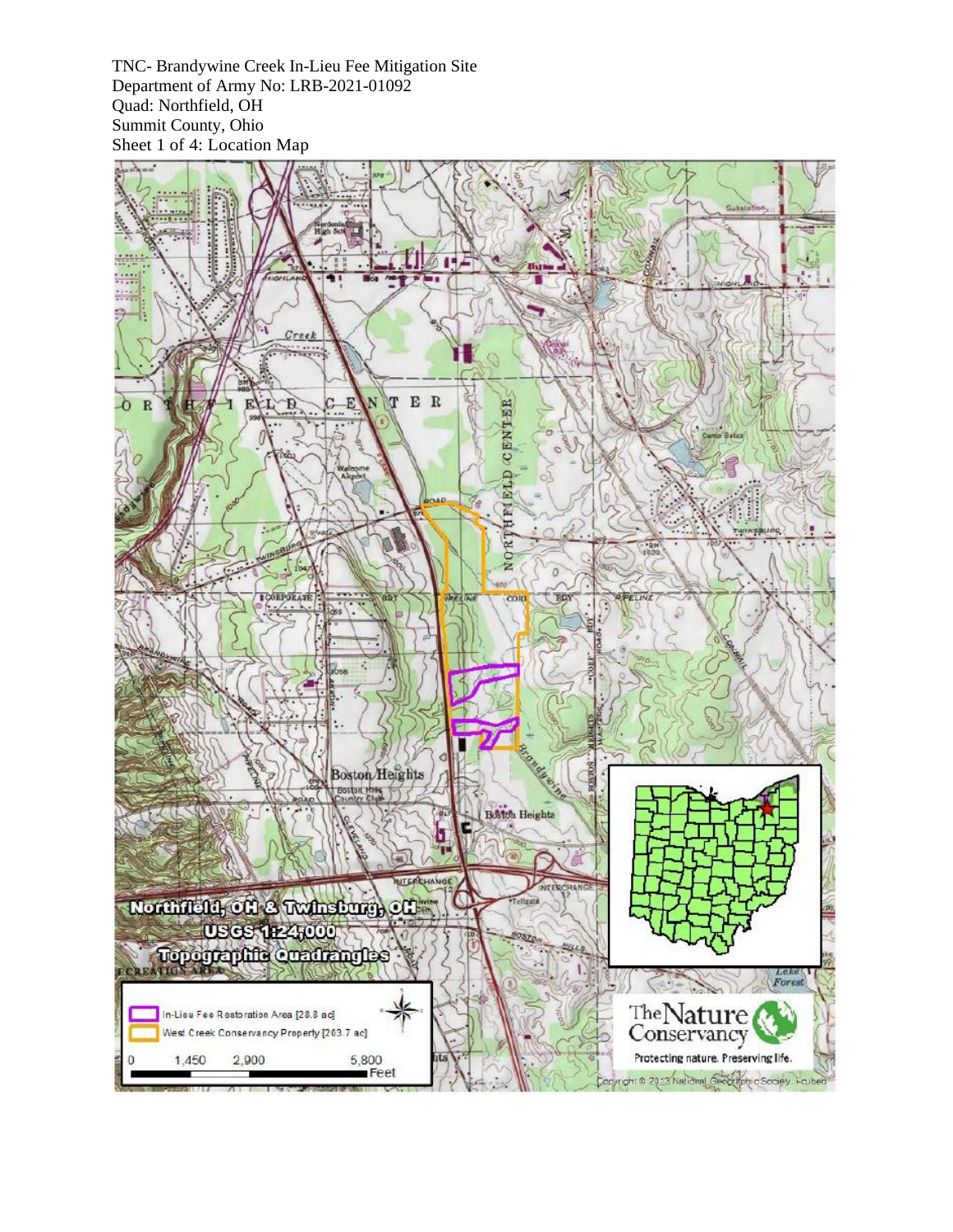Wetlands Resource Center – Congress Lake Wetland Mitigation Bank Department of Army No: LRB-2021-01011 Quad: Hartville, OH Stark County, Ohio Sheet 2 of 4: Preliminary Stream Map

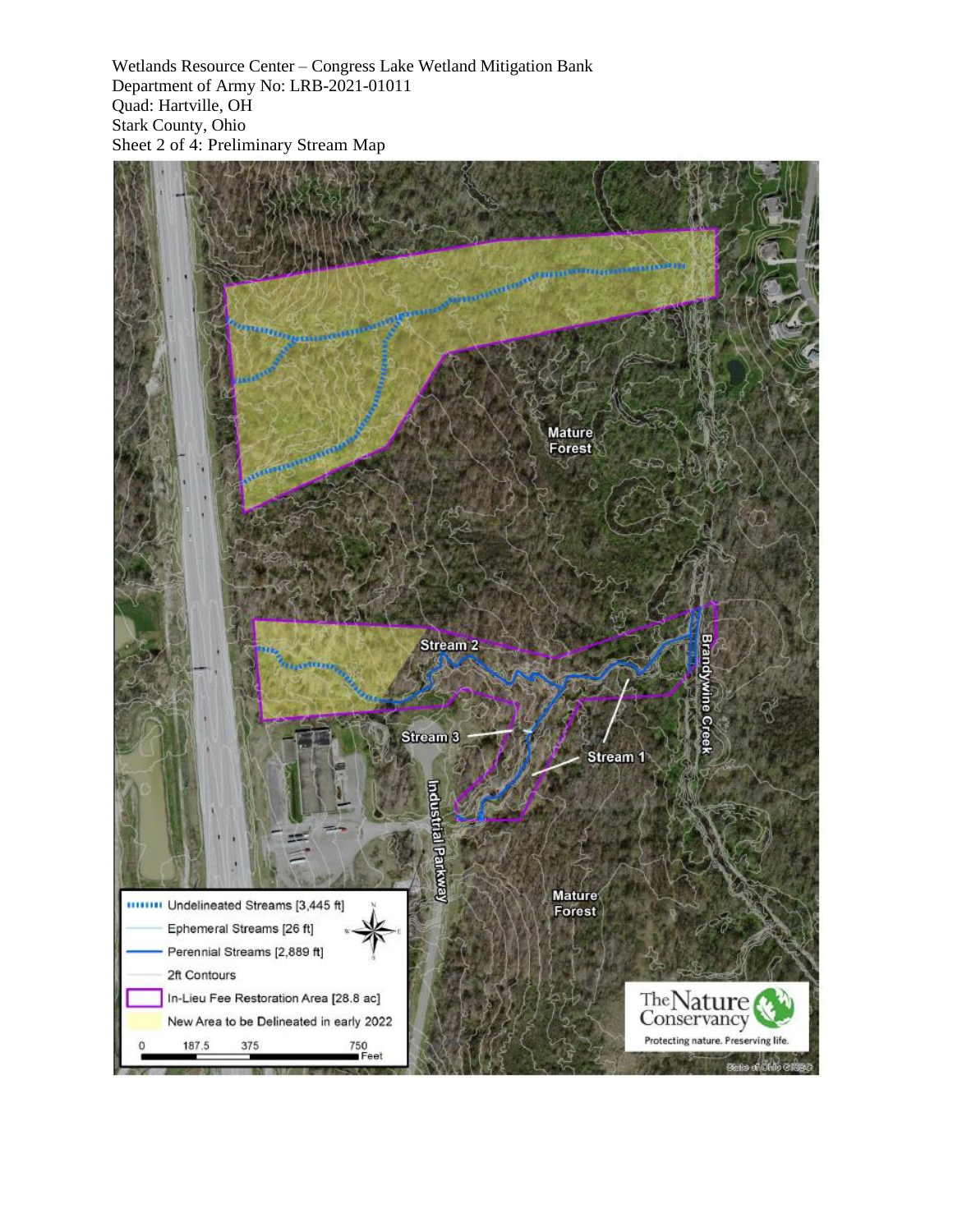Wetlands Resource Center – Congress Lake Wetland Mitigation Bank Department of Army No: LRB-2021-01011 Quad: Hartville, OH Stark County, Ohio Sheet 3 of 4: Proposed Restoration Map